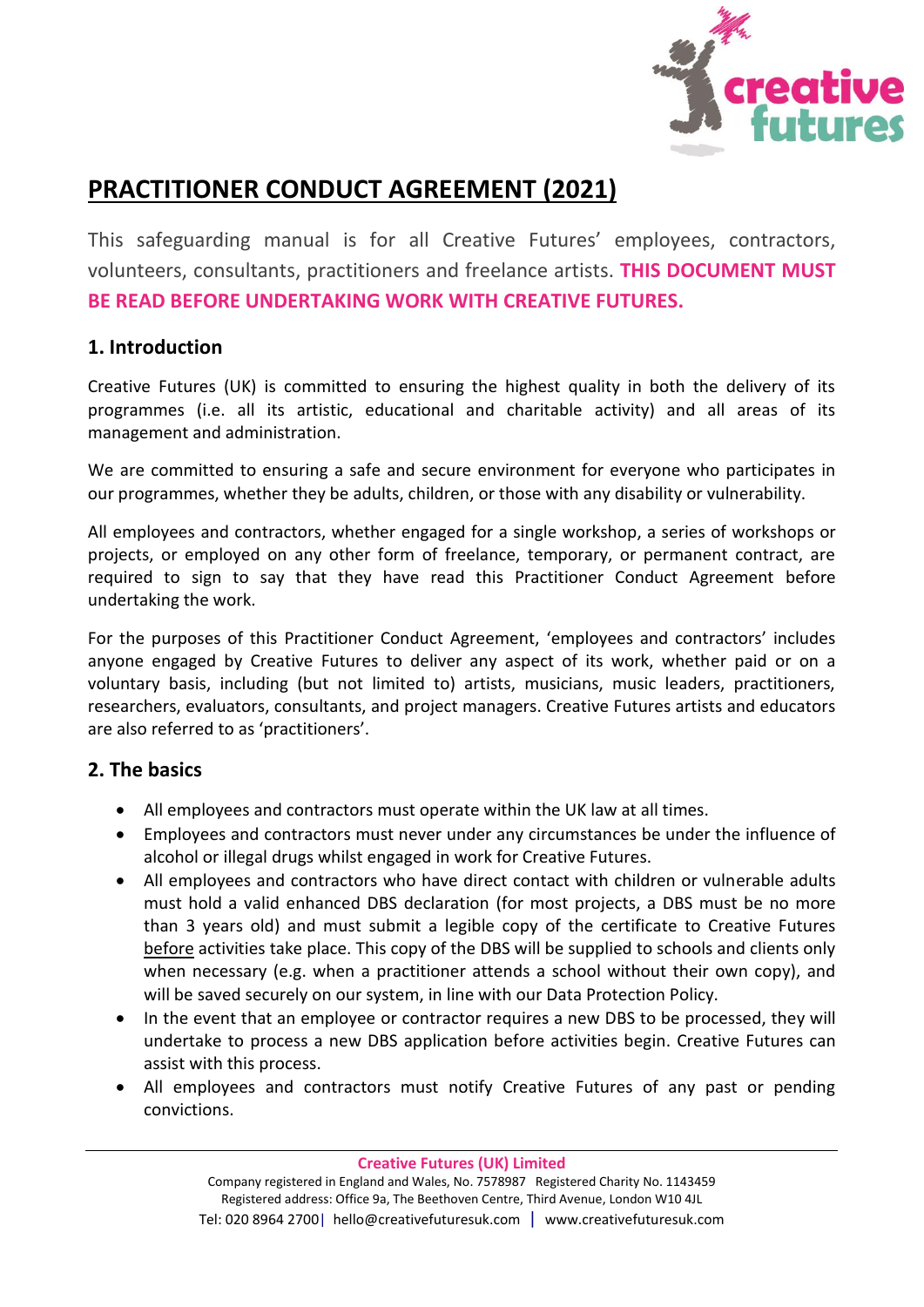

- All employees and contractors must supply references upon request.
- All employees and contractors must demonstrate respect, tolerance, good manners, reliability, trustworthiness, honesty, positivity and fairness towards all those with whom Creative Futures comes into contact including clients, project participants, other employees, and volunteers; and embody Creative Futures' values (see (3) below).
- All employees and contractors must take care never to undermine, disrespect or offend any clients, project participants, other employees or volunteers.
- All employees and contractors must demonstrate good practice by adhering to the company's Health and Safety, Equal Opportunities and Quality Management policies at all times (all are available on the Creative Futures website).
- All employees and contractors are requested to notify Creative Futures, in advance of any their work starting, of any health issues which may impact on delivery of agreed work so that adjustments can be made where necessary and where possible.

#### **In addition, we expect the following behaviours to be demonstrated at all times by all Creative Futures employees, contractors and practitioners:**

- Punctuality: we expect practitioners to arrive in good time for every session, which generally means at least 15 minutes prior to the session's scheduled start time, or earlier if there is any preparation or set-up required.
- Professionalism: all practitioners are representatives of Creative Futures and we expect high levels of professionalism across all interactions with participants and clients at all times.
- Communication: we require practitioners to communicate with the designated Creative Producer regularly throughout a project, and in particular to highlight any issues or concerns as soon as they arise.
- Illness etc.: In the event of illness or other unavoidable circumstances which prevent practitioners from attending a scheduled session, the Creative Producer must be informed as early as possible – ideally by 9.00am on the day of the scheduled workshop or at least 3 hours before the workshop is scheduled to start, whichever is the earlier. Where possible sessions will be rescheduled if a replacement practitioner cannot be found to deliver the original scheduled session. No payments will be made to practitioners for sessions missed for whatever reason.
- Reliability: failure to attend a scheduled session without informing the Creative Producer (and any others as stated in the Project Schedule) is unacceptable and is deemed a breach of our Practitioner Conduct Agreement.

#### **Our commitment to our employees, contractors and freelancers:**

• Creative Futures values its artists, contractors and employees highly, and will always do its best to support and nurture their professional development and well-being.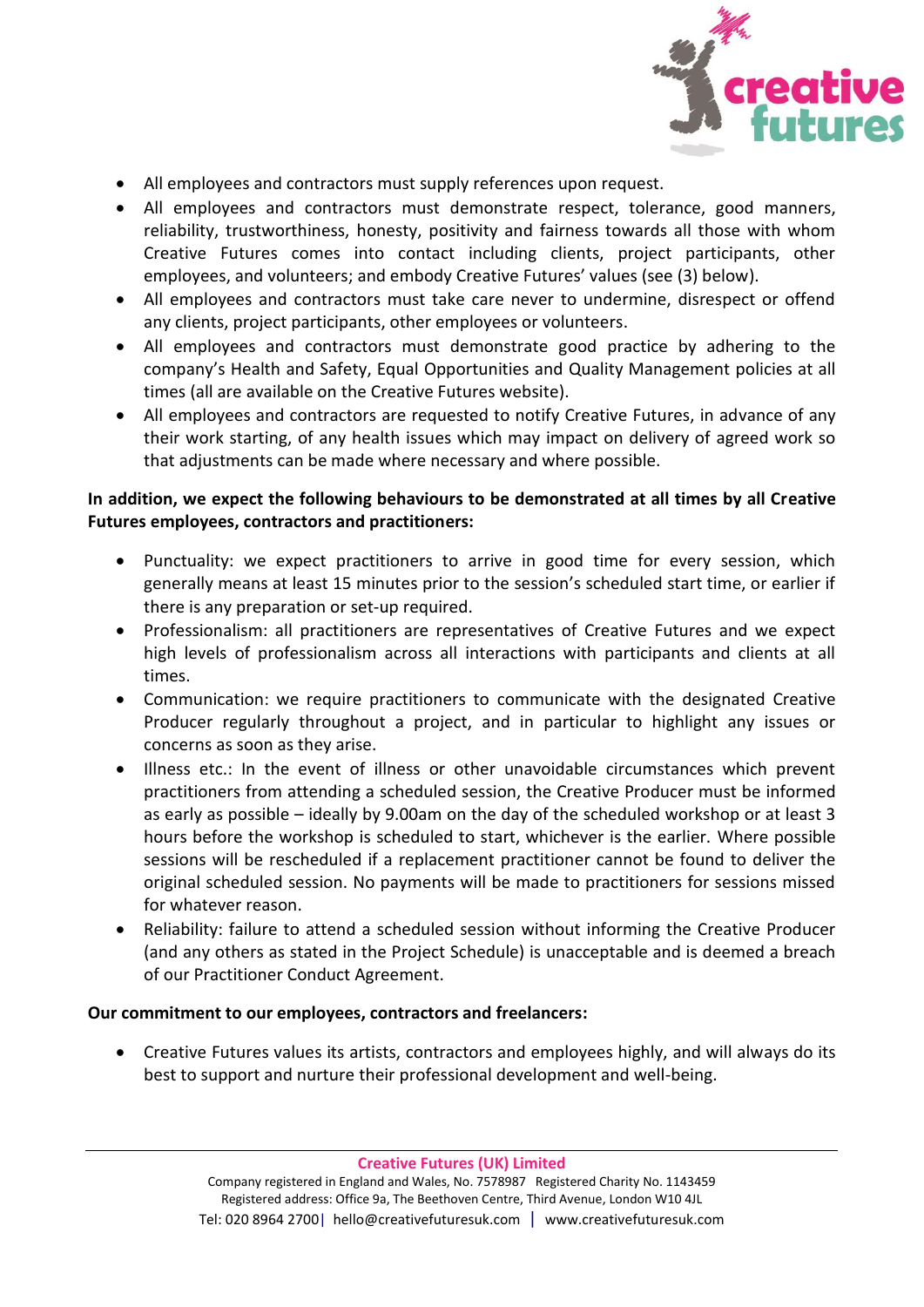

- Creative Futures will provide regular opportunities for practitioners to engage in reflective practice sessions, to share practice with each other.
- Creative Futures will ensure that practitioners are paid for all training and planning sessions expected as part of a project's delivery.
- Creative Futures will support practitioners to take part in training which is specific to any projects and which will enhance its delivery and outcomes.
- Creative Futures will provide a dedicated Creative Producer to manage and oversee all projects, who will act on practitioner's behalf in any aspect of the project's smooth and successful management, and who will support all aspects of the project's delivery.
- Creative Futures will also designate a Safeguarding Lead for every project (usually the Creative Producer) to be the first point of contact for any safeguarding concerns. Projects partners/hosts (e.g. the school in which the project takes place) will also have a Designated Safeguarding Lead, whose details will be provided on the project Schedule. Creative Futures has a Designated Safeguarding Lead (DSL) who has completed Level 3 safeguarding training. The Designated Safeguarding Lead is: Vanessa Stansall (Creative Producer).
- Creative Futures will pay its practitioners promptly upon receipt of an invoice (see (5) below).
- **Cancellation Policy:** If a session is cancelled by the Creative Futures or its partners/schools less than 1 week before its scheduled delivery (e.g. for a trip or inset), practitioners will be offered the opportunity to reschedule the session, however if this is not possible the practitioner will be paid for the session in full and will not be obliged to replace the session. Sessions cancelled more than 1 week before their scheduled delivery will be rescheduled for a mutually convenient time, and duly paid for upon delivery. If sessions are cancelled due to circumstances beyond the control of Creative Futures or its partners/schools, (e.g. pandemic, extreme weather, national emergency etc.) no fees will be payable for sessions missed. However, Creative Futures will do everything it can to support practitioners and its project participants by finding alternative means of delivery such as through an online medium. Creative Futures will undertake negotiations with its partners/schools in these cases.
- **Insurance:** Creative Futures' insurance policy includes Public Liability and Employer Liability, and our policy covers all our practitioners' delivery on-site at schools and all other types of setting, as long as the scheme of work delivered has been agreed with Creative Futures.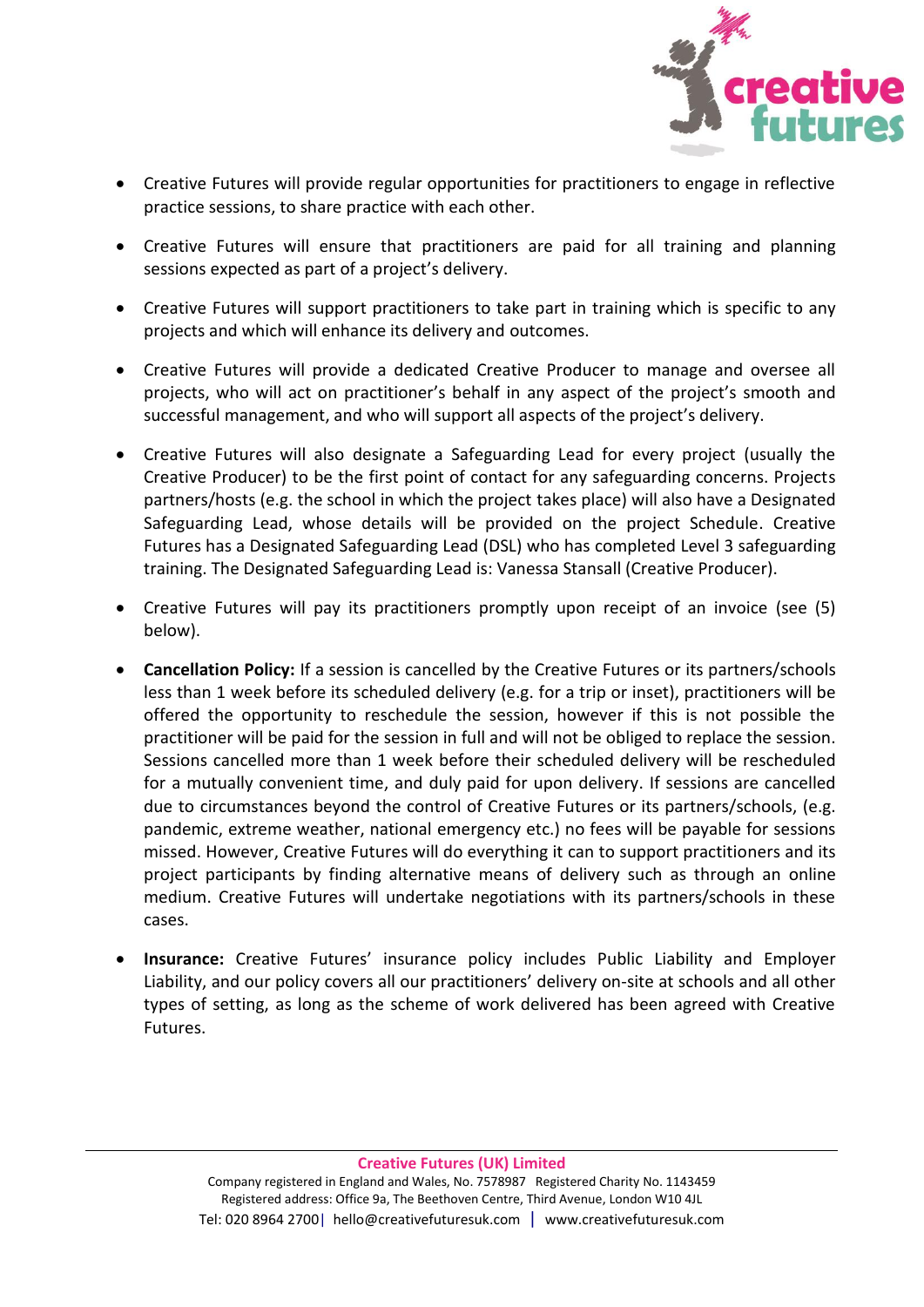

## **3. Creative Futures: Mission statement and values**

Creative Futures offers transformative experiences through the arts for children and young people through high quality programmes targeted to specific needs.

## **VALUES**

- *Child-led* putting the child or young person at the centre of our work, from devising and planning through delivery to evaluation.
- *High quality* our programmes are shaped and led by experienced, reflective artists and producers drawing on research and our own learning.
- *Inspiring* we aim for every project we deliver to be outstanding, meaningful and memorable for all the children, young people, families and professionals involved.
- *Locally-driven* ensuring that every project is driven by the specific needs and strengths of its local community; and finding new ways of embedding the arts at the heart of every child's experience.
- *Democratic* aspiring to be a culturally democratic organisation where our community of artists and participants shape our work together and are all treated ethically, fairly, equally and respectfully.

# **4. Practice Sharing**

Creative Futures is committed to sharing its learning, including examples of best practice and evaluation reports, with other organisations across the arts/education sectors. This includes the sharing of non-confidential information about its projects with other organisations and individuals, including online.

As an organisation, we are committed to supporting and nurturing artists who deliver freelance education/outreach programmes. We frequently invest in artists through offering training and other professional development opportunities, as well as paying artists for project-specific planning, training, practice-sharing and reflection sessions.

We expect artists engaged by Creative Futures to actively participate in our commitment to sharing practice and learning with the wider arts-education community, through: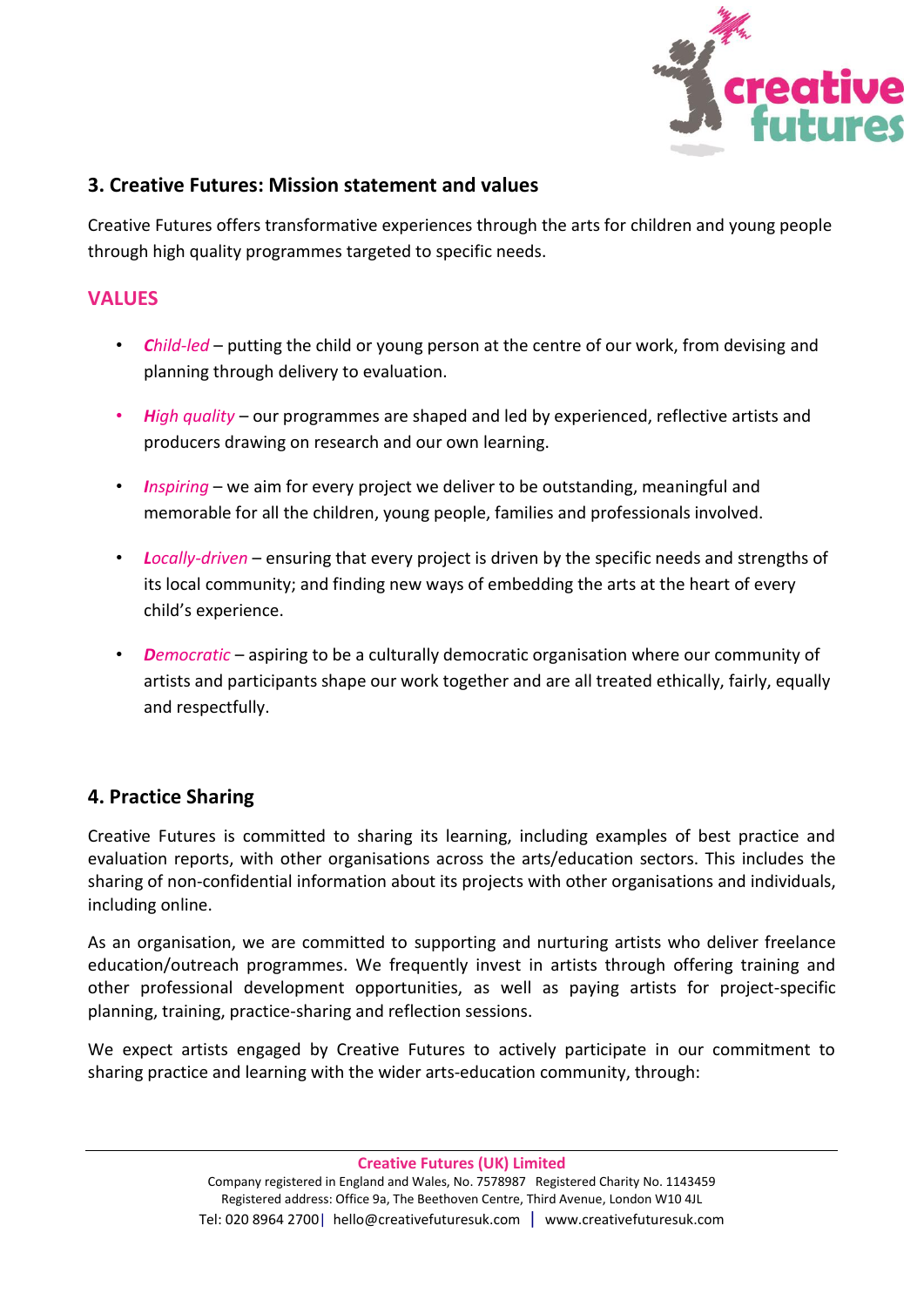

- Sharing session plans with the Creative Producer in advance of a session/project, where requested.
- Allowing Creative Futures management staff (and any guests they may wish to bring) to observe any sessions.
- Writing appropriate feedback/reflections on specific aspects of a project's delivery, and contributing to the monitoring of specific outcomes, where requested and set out in the Project Schedule.
- Attending project planning, training, practice sharing, and project reflection meetings as part of a project's delivery, as set out in the Project Schedule.
- Allowing photographs and video of workshop sessions to be taken (with relevant settings' and participants' permission) for use by Creative Futures and its partners in monitoring, evaluation, reporting, practice sharing, research, and planning of its future work, and on any websites that Creative Futures or its partners deem appropriate across the public domain. Employees and Contractors can request that images in which they are identifiable may not be used in the public domain.

# **5. Finance and Tax**

All artists, contractors, and consultants are engaged on a freelance basis and are responsible their own tax, national insurance and pension contributions.

Creative Futures (UK) Limited accepts no liability for any personal tax or national insurance contributions from those it engages in a freelance capacity.

Creative Futures requests that invoices are submitted by email to the Creative Producer and/or Julian Knight once the work has been completed, or at regular intervals during a project. We request that invoices are not submitted more than 3 months after the scheduled work has finished. Each project should be invoiced for separately. Invoices are paid by BACS.

We guarantee to pay invoices within 30 days of receipt, and will usually settle invoices within 7 days.

## **6. Ethical Guidance**

Creative Futures has appointed an Ethics Committee which reviews and advises on any ethical issues relating to its research. The committee consists of a minimum of 3 members drawn from the Board of Creative Futures, and at least one academic institution. For more information, the Ethical Policy can be found on the Creative Futures website.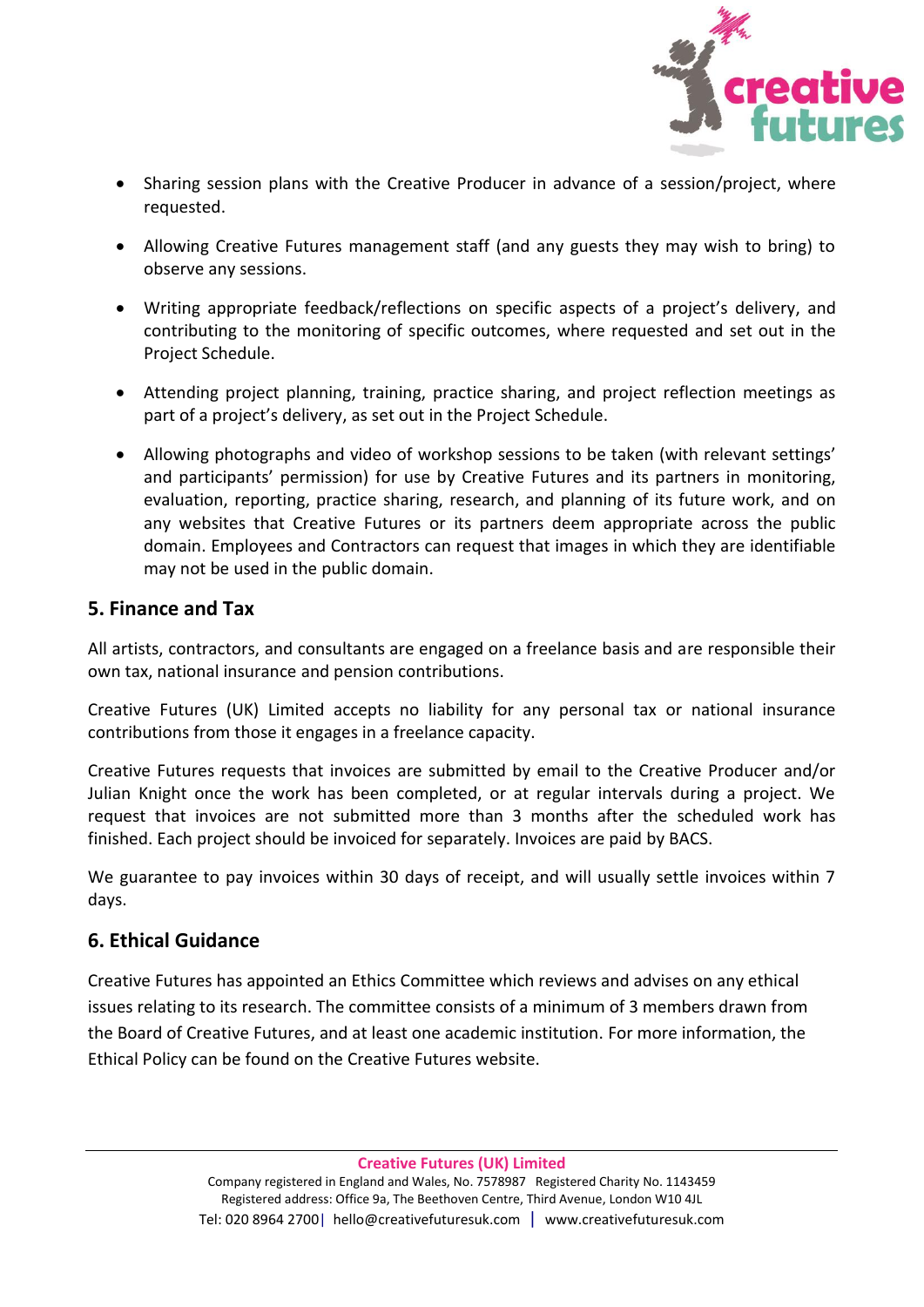

# **7. Guidance on Physical Contact with Children & Young People**

#### 7.1 Physical contact:

There may be times when it is legitimate for Creative Futures practitioners to have physical contact with participants as an appropriate part of the Creative Futures programme. Examples of appropriate physical contact may include helping participants to hold an instrument correctly, helping participants perfect a gesture or pose in a theatrical project, or taking a cast of a participants' hand or face. A 'no touch' policy is therefore impractical, and therefore practitioners are asked to use their professional judgement at all times. It is unlikely that appropriate physical contact would include touching any areas other than the feet/hands/arms/shoulders or head on the participant and it is equally unlikely that it would be appropriate for practitioners to use anything other than their hands, arms or feet to make this contact. Contact should always be done with the participant's consent. Practitioners will monitor participants for their ongoing assent and be attentive to non-verbal indicators.

#### 7.2 Physical intervention:

Occasionally it may be necessary for practitioners to physically intervene to prevent a participant committing a criminal offence, injuring others or themselves, or causing damage to property. Practitioners are protected under the common law rights detailed in the 1998 DfES guidelines in these incidences, provided the guidelines below are followed. Practitioners are reminded that adults are often significantly stronger than minors and should therefore be mindful to use the minimum physical intervention possible. If physical intervention has been used the incident and subsequent actions should be documented and reported to the Designated Safeguarding Lead for the project (detailed in every project Schedule).

#### Guidelines for physical intervention

Types of force:

- Coming physically between participants
- Blocking a participant's exit or path
- Guiding a participant by the hand or arm
- Pushing or pulling a participant out of danger
- A restrictive hold to prevent harm to the participant or another person

In all cases, physically intervention should only be used as a last resort.

It would never be appropriate to: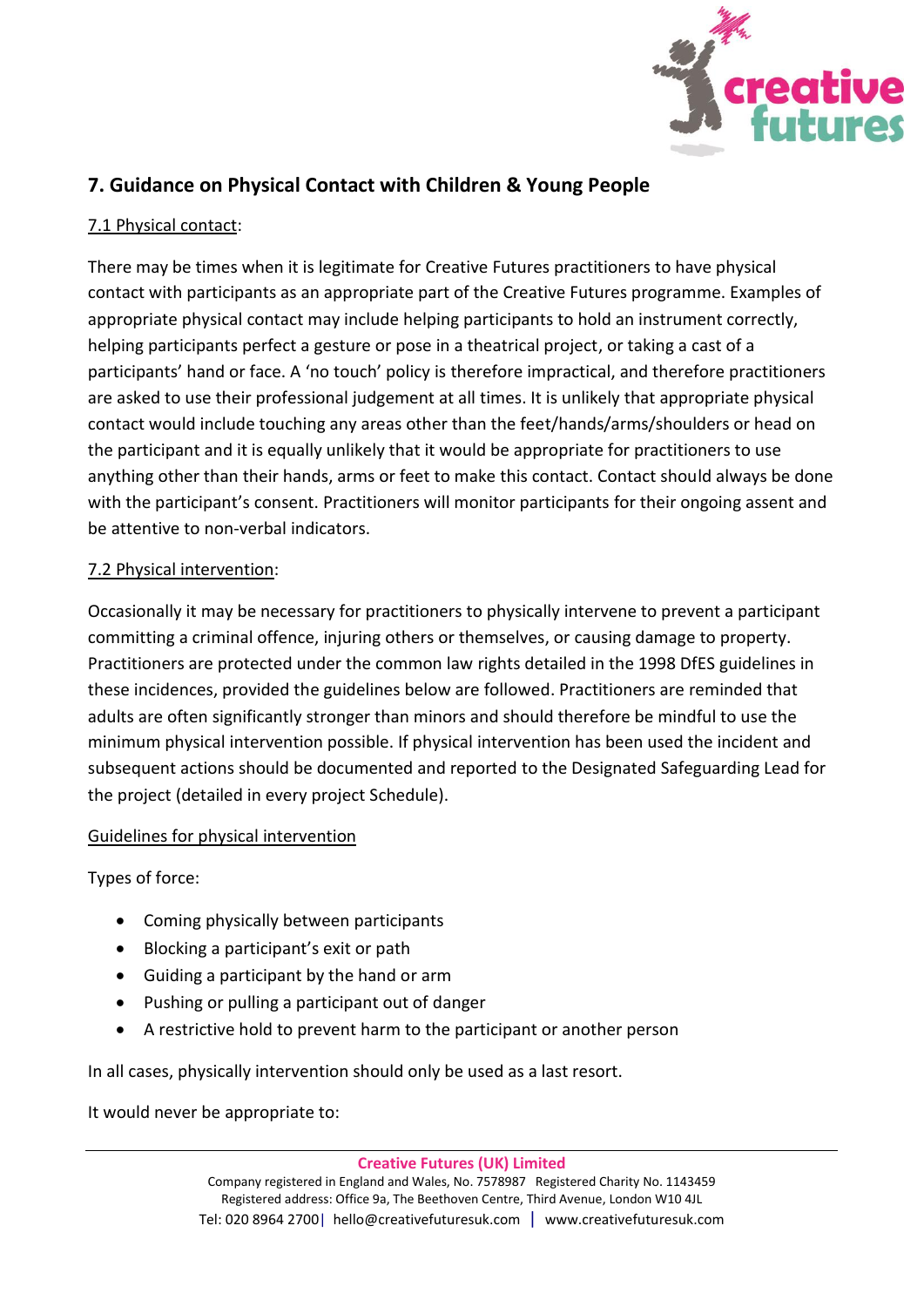

- Hold the neck or clothing of a participant in such a way that it might prevent or restrict breathing
- Slap a participant
- Punch or kick a participant
- Force or twist limbs or the head against a joint, for example using an arm-lock
- Trip or cause a participant to fall
- Grab a participant by the hair
- Hold a participant face down on the ground
- Any physical intervention that could be misconstrued as indecent

Practitioners are reminded that whilst they have a duty of care to their practitioners, they also have a duty of care to themselves and can legitimately decide not to physically intervene if they risk significant harm to themselves by doing so.

# **8. Safeguarding**

As practitioners for Creative Futures you will be working directly with children and young people and as such have what is referred to as a *'duty of care'* towards them, in other words you have a responsibility to safeguard and promote the welfare of them. Everybody whose work brings them into contact with children and young people shares this responsibility.

## 8.1 Designated Safeguarding Lead:

Creative Futures has a Designated Safeguarding Lead (DSL) who has completed Level 3 safeguarding training. The Designated Safeguarding Lead is:

## Vanessa Stansall (Creative Producer)

In addition, every project is designated a Safeguarding Lead (SL). This will usually be the Creative Futures Creative Producer who is overseeing that project, whose details will be given in the Project Schedule. Any safeguarding concerns or incidents should be reported to the SL immediately, and before leaving the workshop premises, or if the session is delivered online immediately after the session has been completed. The Creative Futures SL will then raise the matter with the Creative Futures DSL, and if necessary report the incident to the DSL of the setting in which the incident took place (e.g. if it is a project in a school or nursery) or directly to the relevant local authority's Access to Children's Services Team (if the project is taking place in a venue which does not have its own DSL, e.g. a hired hall, community centre, or online).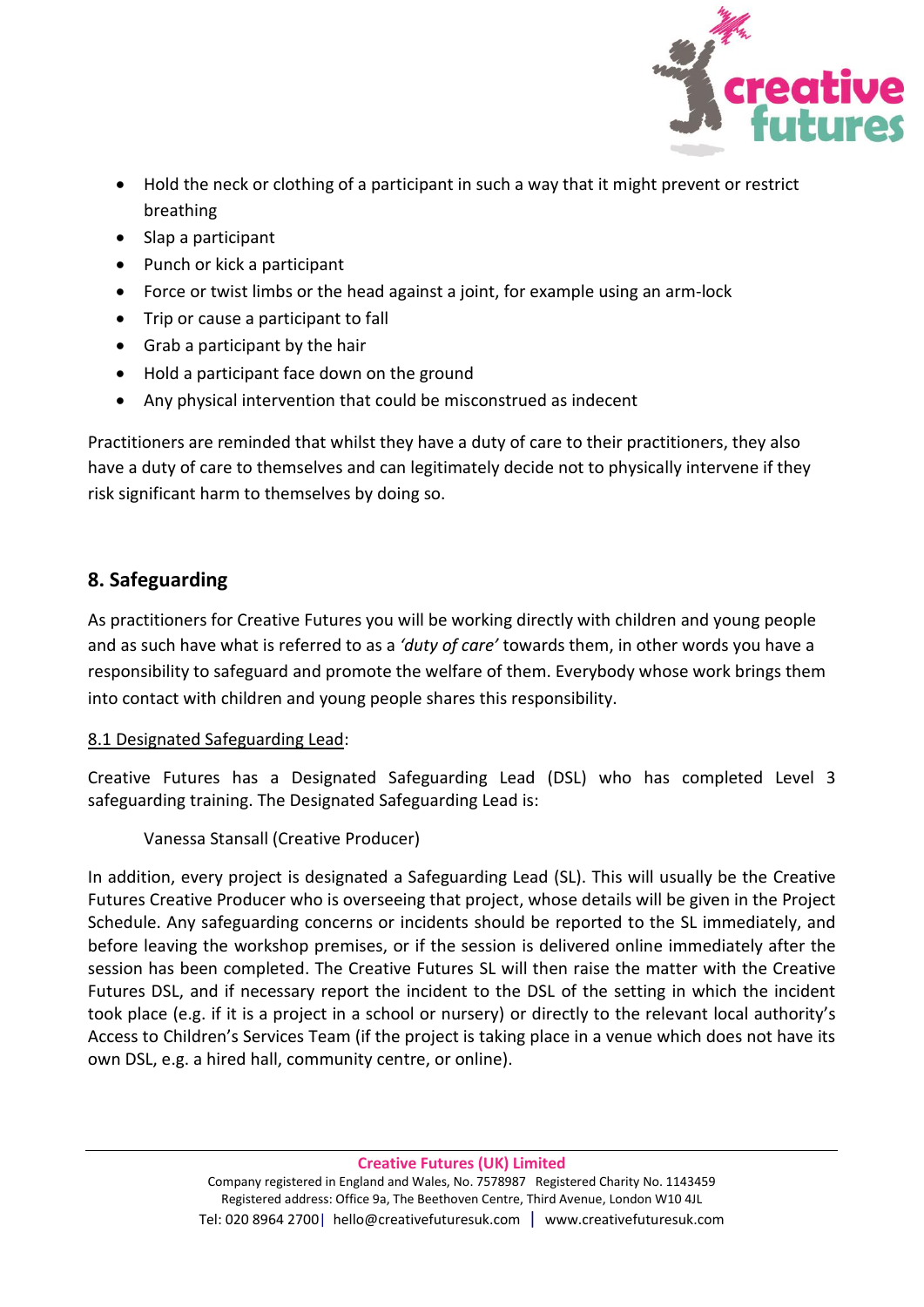

#### 8.2 Extract from DfE 'Keeping Children Safe in Education'

Below are extracts from the DfE 2016 'Keeping Children Safe in Education' guidance for staff at schools and colleges, some of which have been amended in specific reference to Creative Futures.

**Creative Futures requires all employees and contractors to read a minimum of Part 1 of the document, which can be found here**:

[https://www.gov.uk/government/uploads/system/uploads/attachment\\_data/file/550499/Keepin](https://www.gov.uk/government/uploads/system/uploads/attachment_data/file/550499/Keeping_children_safe_in_education_Part_1.pdf) [g\\_children\\_safe\\_in\\_education\\_Part\\_1.pdf](https://www.gov.uk/government/uploads/system/uploads/attachment_data/file/550499/Keeping_children_safe_in_education_Part_1.pdf)

\*\*\*

N.B. references to 'school and college staff' apply equally to Creative Futures practitioners.

Safeguarding and promoting the welfare of children is **everyone's** responsibility. **Everyone** who comes into contact with children and their families and carers has a role to play in safeguarding children. In order to fulfil this responsibility effectively, all professionals should make sure their approach is child-centred. This means that they should consider, at all times, what is in the **best interests** of the child.

No single professional can have a full picture of a child's needs and circumstances. If children and families are to receive the right help at the right time, **everyone** who comes into contact with them has a role to play in identifying concerns, sharing information and taking prompt action.

Safeguarding and promoting the welfare of children is defined for the purposes of this guidance as: protecting children from maltreatment; preventing impairment of children's health or development; ensuring that children grow up in circumstances consistent with the provision of safe and effective care; and taking action to enable all children to have the best outcomes.

Children includes everyone under the age of 18.

School and college staff are particularly important as they are in a position to identify concerns early, provide help for children, and prevent concerns from escalating.

**All** school and college staff have a responsibility to provide a safe environment in which children can learn.

Every school and college should have a designated safeguarding lead who will provide support to staff members to carry out their safeguarding duties and who will liaise closely with other services such as children's social care.

**All** school and college staff should be prepared to identify children who may benefit from early help. Early help means providing support as soon as a problem emerges at any point in a child's life, from the foundation years through to the teenage years. In the first instance, staff should discuss early help requirements with the designated safeguarding lead.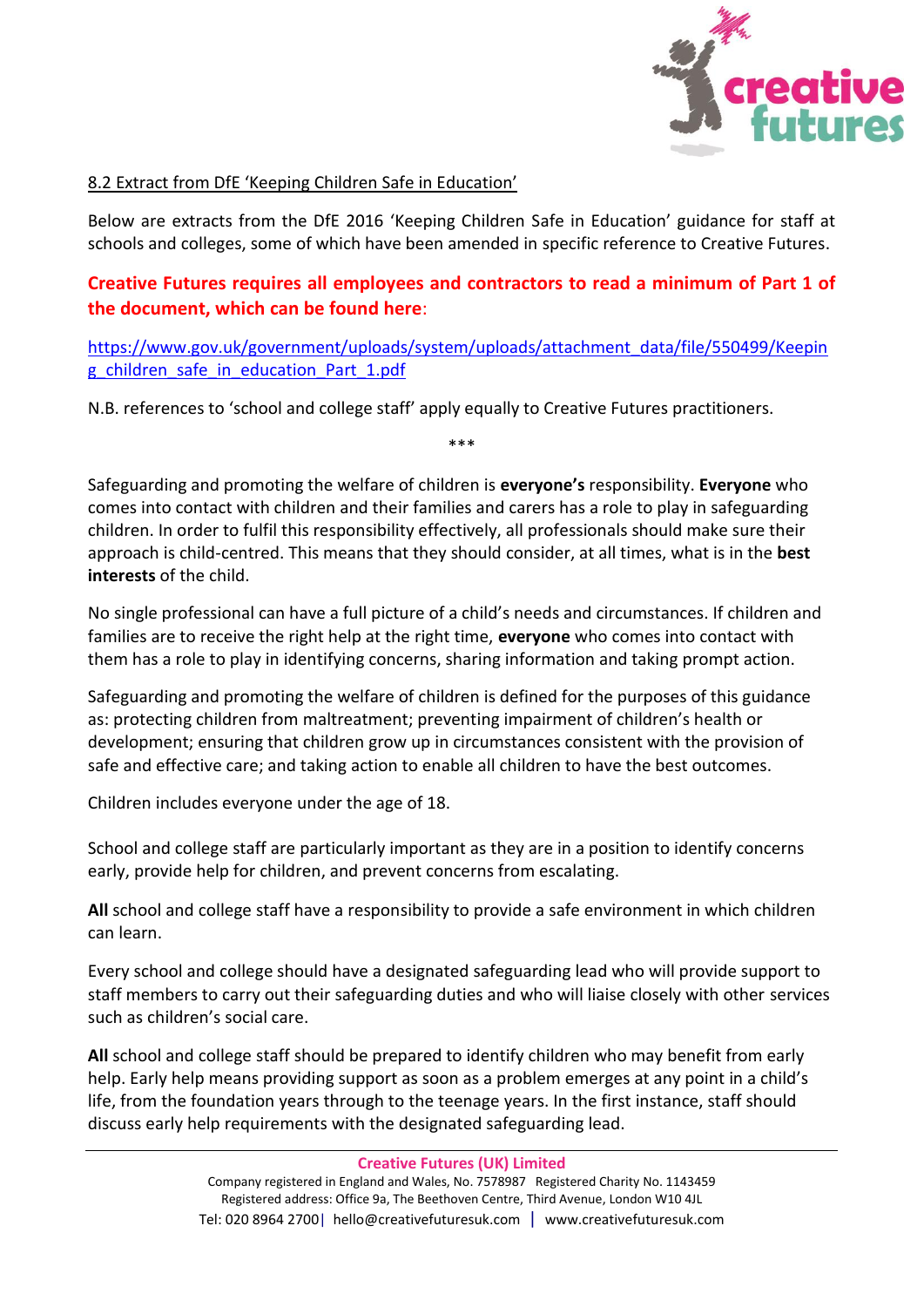

**Any staff member** who has a concern about a child's welfare should follow the referral processes set out below.

All employees and contractors should read the following Creative Futures policies:

- Practitioner Conduct Agreement
- Child & Vulnerable Adult Protection Policy; both of which are available from the Creative Futures website:<https://www.creativefuturesuk.com/policy>

**All** staff should know what to do if a child tells them that they are being abused or neglected. Staff should know how to manage the requirement to maintain an appropriate level of confidentiality whilst at the same time liaising with relevant professionals such as the designated safeguarding lead and children's social care. Staff should never promise a child that they will not tell anyone about an allegation, as this may ultimately not be in the best interests of the child.

**All** school and college staff members should be aware of the types of abuse and neglect so that they are able to identify cases of children who may be in need of help or protection.

Departmental advice "What to do if you are worried a child is being abused- Advice for practitioners" ([https://www.gov.uk/government/publications/what-to-do-if-youre-worried-a](https://www.gov.uk/government/publications/what-to-do-if-youre-worried-a-child-is-being-abused--2)[child-is-being-abused--2](https://www.gov.uk/government/publications/what-to-do-if-youre-worried-a-child-is-being-abused--2) ) provides more information on understanding and identifying abuse and neglect. Examples of potential signs of abuse and neglect are highlighted throughout the advice and will be particularly helpful for school and college staff. The NSPCC website [\(https://www.nspcc.org.uk/preventing-abuse/child-abuse-and-neglect/](https://www.nspcc.org.uk/preventing-abuse/child-abuse-and-neglect/) ) also provides useful additional information on types of abuse and what to look out for.

If staff members have any **concerns** about a child (as opposed to a child being in immediate danger - see paragraph 28) they will need to decide what action to take. Where possible, there should be a conversation with the designated safeguarding lead to agree a course of action, although any staff member can make a referral to children's social care.

**If a child is in immediate danger or is at risk of harm, a referral should be made to children's social care and/or the police immediately.** Anyone can make a referral. Where referrals are not made by the designated safeguarding lead, the designated safeguarding lead should be informed as soon as possible that a referral has been made. "Reporting child abuse to your local council" [\(https://www.gov.uk/report-child-abuse-to-local-council](https://www.gov.uk/report-child-abuse-to-local-council) ) directs staff to their local children's social care contact number.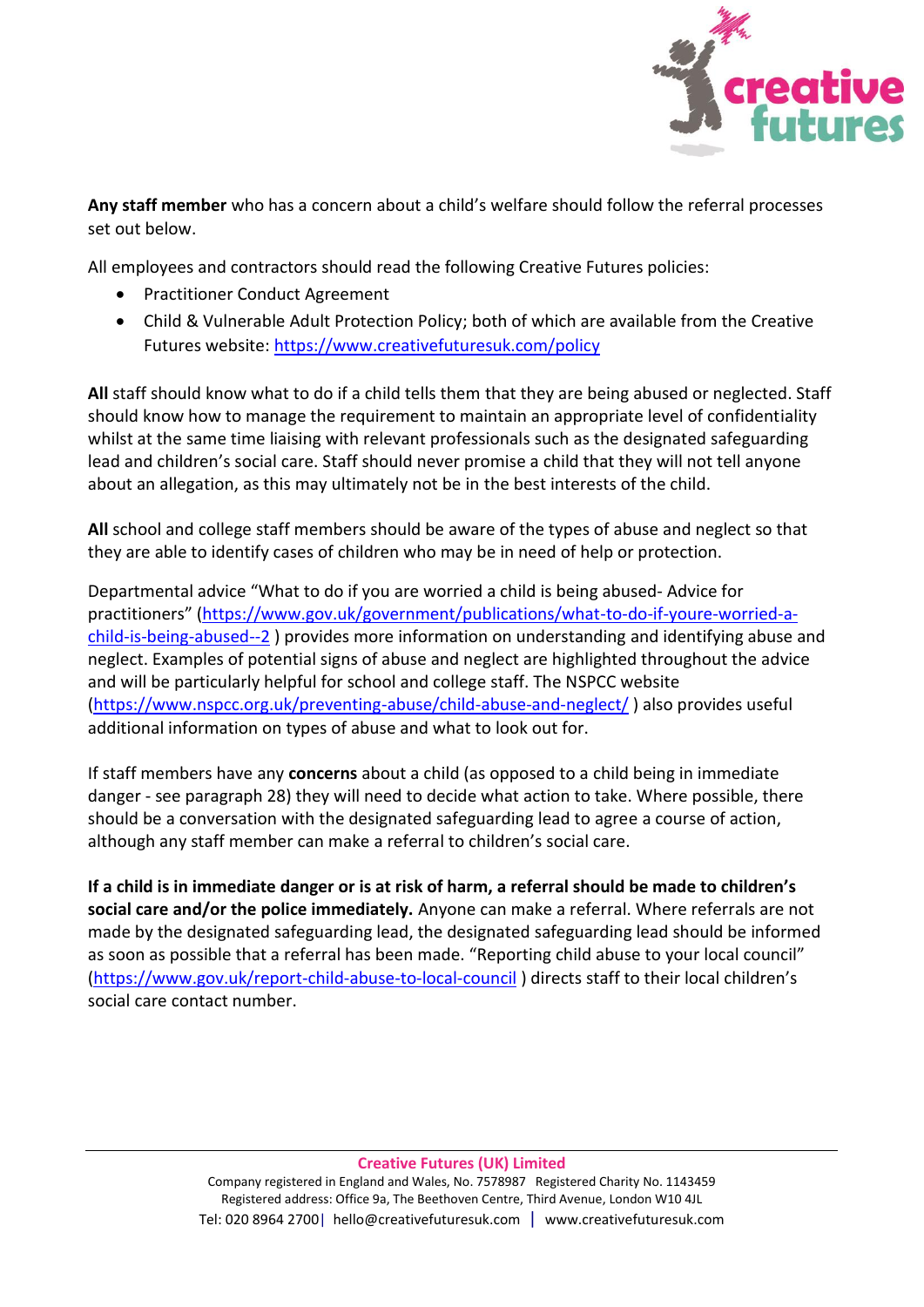

#### 8.3 Types of Abuse and Neglect (extract from DfE 'Keeping Children Safe in Education')

All school and college staff should be aware that abuse, neglect and safeguarding issues are rarely standalone events that can be covered by one definition or label. In most cases, multiple issues will overlap with one another.

**Abuse**: a form of maltreatment of a child. Somebody may abuse or neglect a child by inflicting harm or by failing to act to prevent harm. Children may be abused in a family or in an institutional or community setting by those known to them or, more rarely, by others (e.g. via the internet). They may be abused by an adult or adults or by another child or children.

**Physical abuse**: a form of abuse which may involve hitting, shaking, throwing, poisoning, burning or scalding, drowning, suffocating or otherwise causing physical harm to a child. Physical harm may also be caused when a parent or carer fabricates the symptoms of, or deliberately induces, illness in a child.

**Emotional abuse**: the persistent emotional maltreatment of a child such as to cause severe and adverse effects on the child's emotional development. It may involve conveying to a child that they are worthless or unloved, inadequate, or valued only insofar as they meet the needs of another person. It may include not giving the child opportunities to express their views, deliberately silencing them or 'making fun' of what they say or how they communicate. It may feature age or developmentally inappropriate expectations being imposed on children. These may include interactions that are beyond a child's developmental capability as well as overprotection and limitation of exploration and learning, or preventing the child participating in normal social interaction. It may involve seeing or hearing the ill-treatment of another. It may involve serious bullying (including cyberbullying), causing children frequently to feel frightened or in danger, or the exploitation or corruption of children. Some level of emotional abuse is involved in all types of maltreatment of a child, although it may occur alone.

**Sexual abuse**: involves forcing or enticing a child or young person to take part in sexual activities, not necessarily involving a high level of violence, whether or not the child is aware of what is happening. The activities may involve physical contact, including assault by penetration (for example rape or oral sex) or non-penetrative acts such as masturbation, kissing, rubbing and touching outside of clothing. They may also include non-contact activities, such as involving children in looking at, or in the production of, sexual images, watching sexual activities, encouraging children to behave in sexually inappropriate ways, or grooming a child in preparation for abuse (including via the internet). Sexual abuse is not solely perpetrated by adult males. Women can also commit acts of sexual abuse, as can other children.

**Neglect**: the persistent failure to meet a child's basic physical and/or psychological needs, likely to result in the serious impairment of the child's health or development. Neglect may occur during pregnancy as a result of maternal substance abuse. Once a child is born, neglect may involve a parent or carer failing to: provide adequate food, clothing and shelter (including exclusion from home or abandonment); protect a child from physical and emotional harm or danger; ensure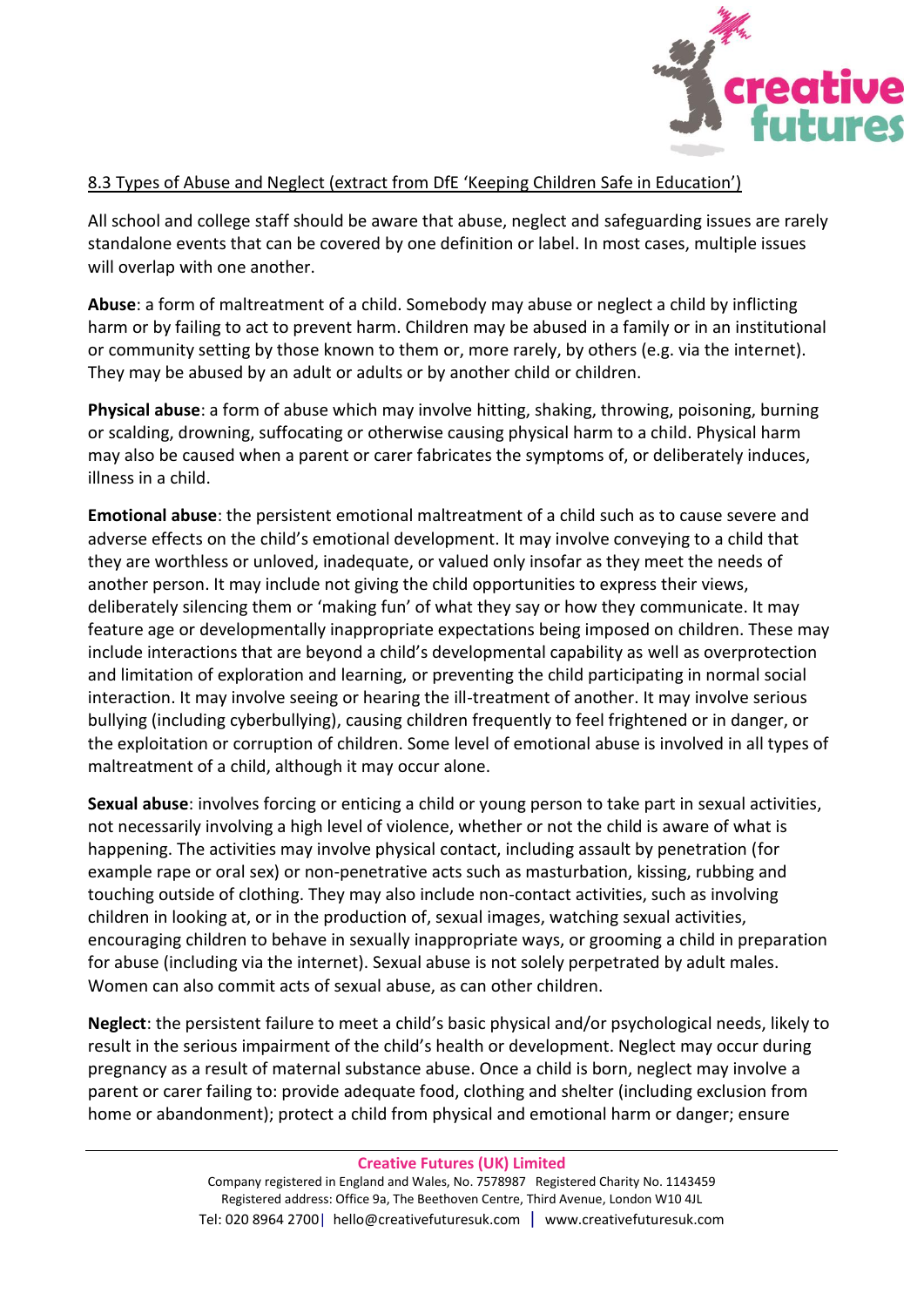

adequate supervision (including the use of inadequate care-givers); or ensure access to appropriate medical care or treatment. It may also include neglect of, or unresponsiveness to, a child's basic emotional needs.

> **Creative Futures (UK) Limited** Company registered in England and Wales, No. 7578987 Registered Charity No. 1143459 Registered address: Office 9a, The Beethoven Centre, Third Avenue, London W10 4JL Tel: 020 8964 2700| hello@creativefuturesuk.com | [www.creativefuturesuk.com](http://www.creativefuturesuk.com/)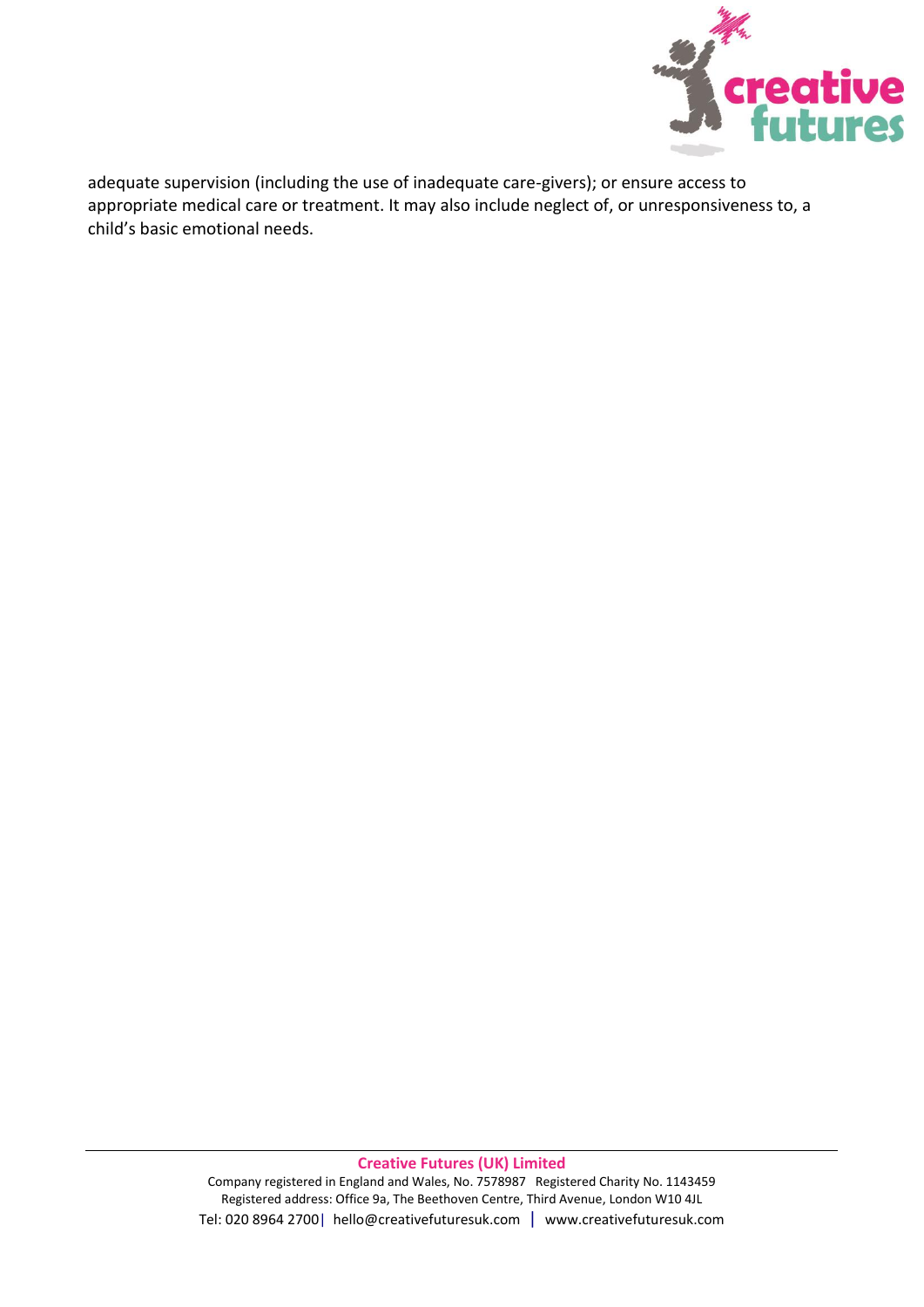

#### 8.4 Creative Futures practitioners should follow the flow chart below to report any safeguarding concerns.



**Creative Futures (UK) Limited**

Company registered in England and Wales, No. 7578987 Registered Charity No. 1143459 Registered address: Office 9a, The Beethoven Centre, Third Avenue, London W10 4JL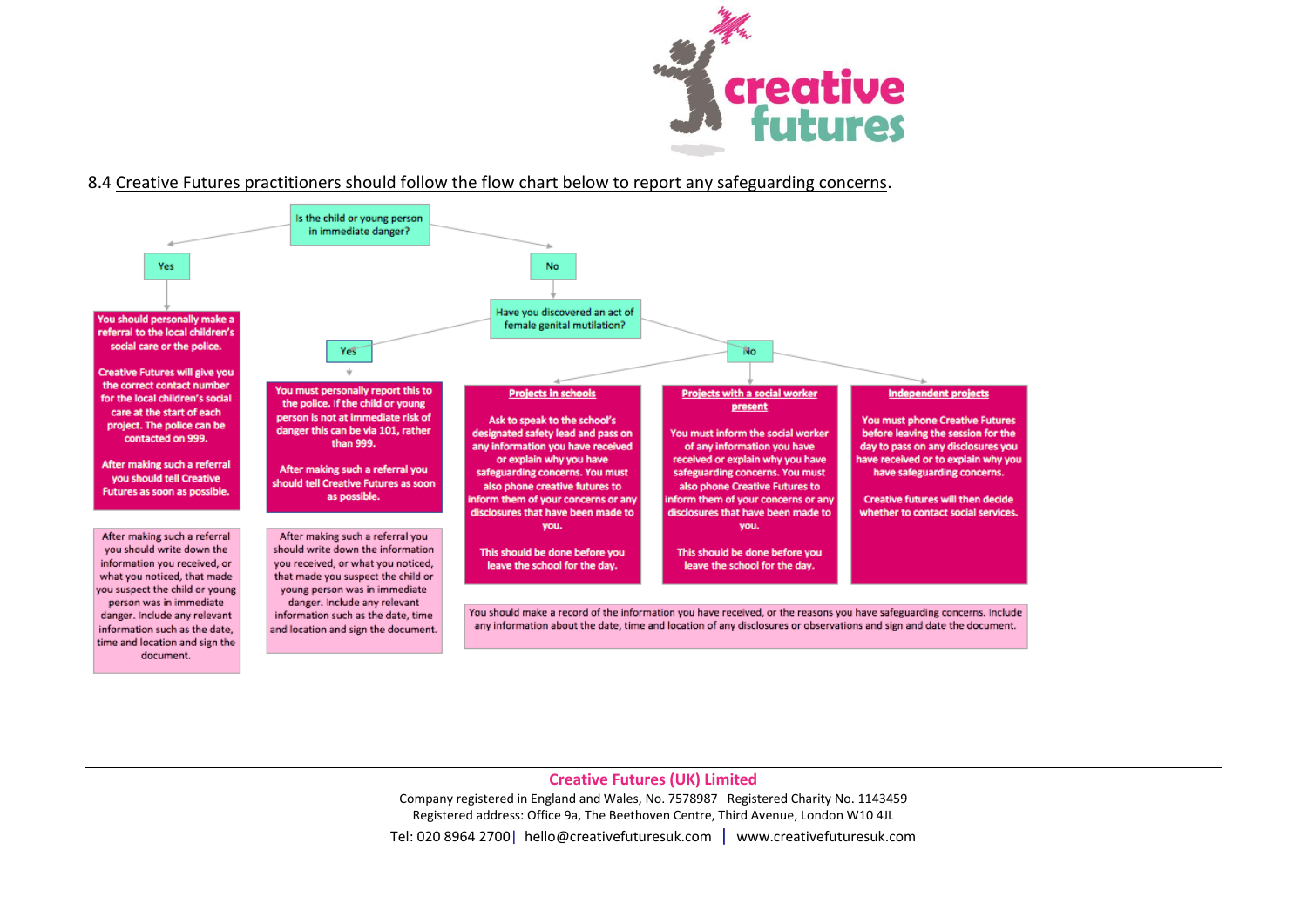

The flowchart above gives the full process of safeguarding procedure but it is important to realise that your duty (as an employee/contractor/practitioner for Creative Futures) falls into the first box. It is not your duty to investigate any allegations, or to ascertain the truth of them. Your duty is to pass on any concerns, however slight, to a relevant person (see the flowchart above) and they will refer, investigate and take action. If you have passed on your concerns, you may well be involved in the subsequent process through discussions and being asked to submit your written records but you will never be in the position to decide whether or not abuse is occurring.

In situations where you suspect a child or young person is in immediate danger and contact the police or local children's service you will never be in 'trouble' if it turns out your suspicions were incorrect. The relevant authorities will simply investigate and, if there is no evidence to support the suspicion, will just stop the investigation without further consequence.

**Looked After Children**: In some Creative Futures projects you may be working with children or young people who might be in care (foster homes or children's homes) and may have disclosures which relate to foster parents or members of staff at children's homes. Reporting these allegations or concerns is as important as reporting concerns about staff at schools or colleges.

#### 8.5 Exceptions:

The only exception to the above flowchart is if you are concerned that someone you are working with, or for, is grooming, radicalising or abusing a child or young person.

# **If you suspect a teacher, or the designated safeguarding lead, at the school you are working with is a safeguarding concern:**

You should contact Creative Futures without delay. If you are worried that the children or young people are in immediate danger or risk you can phone the local social services on the number you have been given, or contact the police.

#### **If you suspect a social worker you are working with is a safeguarding concern:**

You should contact Creative Futures without delay. If you are worried that the children or young people are in immediate danger or risk you can phone the local social services on the number you have been given, or contact the police.

#### **If you suspect a member of Creative Futures is a safeguarding concern:**

If you have concerns about the behaviour of another Creative Futures practitioner you should contact the Creative Producer, Vanessa Stansall.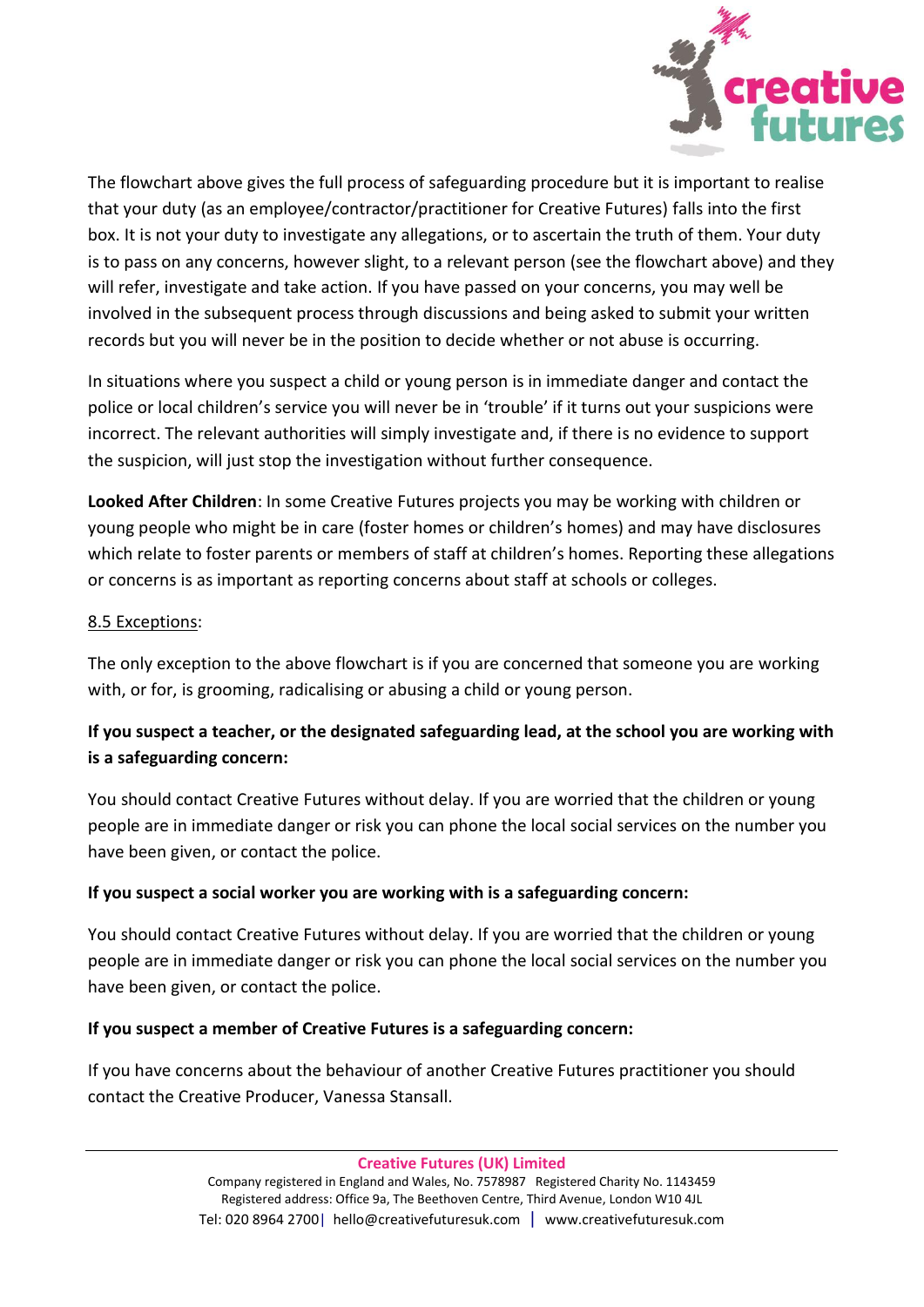

If you have concerns about the behaviour of Vanessa Stansall you should contact the Creative Director, Julian Knight.

If you have concerns about Julian Knight, you should contact the Chair of the Board of Trustees, Karen Price.

If you have concerns about several of the above, or you do not feel able to discuss your concerns with another member of Creative Futures you should contact the Westminster council children's social care team on **0207 641 4000** or **0207 641 6000 (out of hours)** or, alternatively, you can phone the NSPCC whistleblowing helpline on 0800 028 0285 8am-8pm, Monday to Friday for guidance.

#### 8.6 The Prevent Duty

From 2015 all people working with children and young people have been required to act 'with due regard to the need to prevent people from being drawn into terrorism'. This is known as 'The Prevent Duty'. In essence it means that you need to report anyone that is at risk of radicalisation. Radicalisation is defined as 'the process by which a person comes to support terrorism and forms of extremism leading to terrorism'.

There is no single way to identify children and young people that are at risk of being radicalised but there are certain factors that can make some children and young people vulnerable to it. These include:

- 1. Feelings of loss, bereavement, social isolation and confusion over identity
- 2. Experience of discrimination, inequality or harassment leading to a sense of grievance
- 3. Family breakdown or community tensions
- 4. Having family members or friends who are already radicalised.

(Source: Camden Safeguarding Children's Board)

If you suspect a child is at risk of radicalisation then, as with any other safeguarding concern, you should follow the flowchart provided on page 10.

It is important to understand:

- that the purpose of the Prevent Duty is not to prevent children and young children having a diverse range of beliefs, or to discourage discussion of current affairs.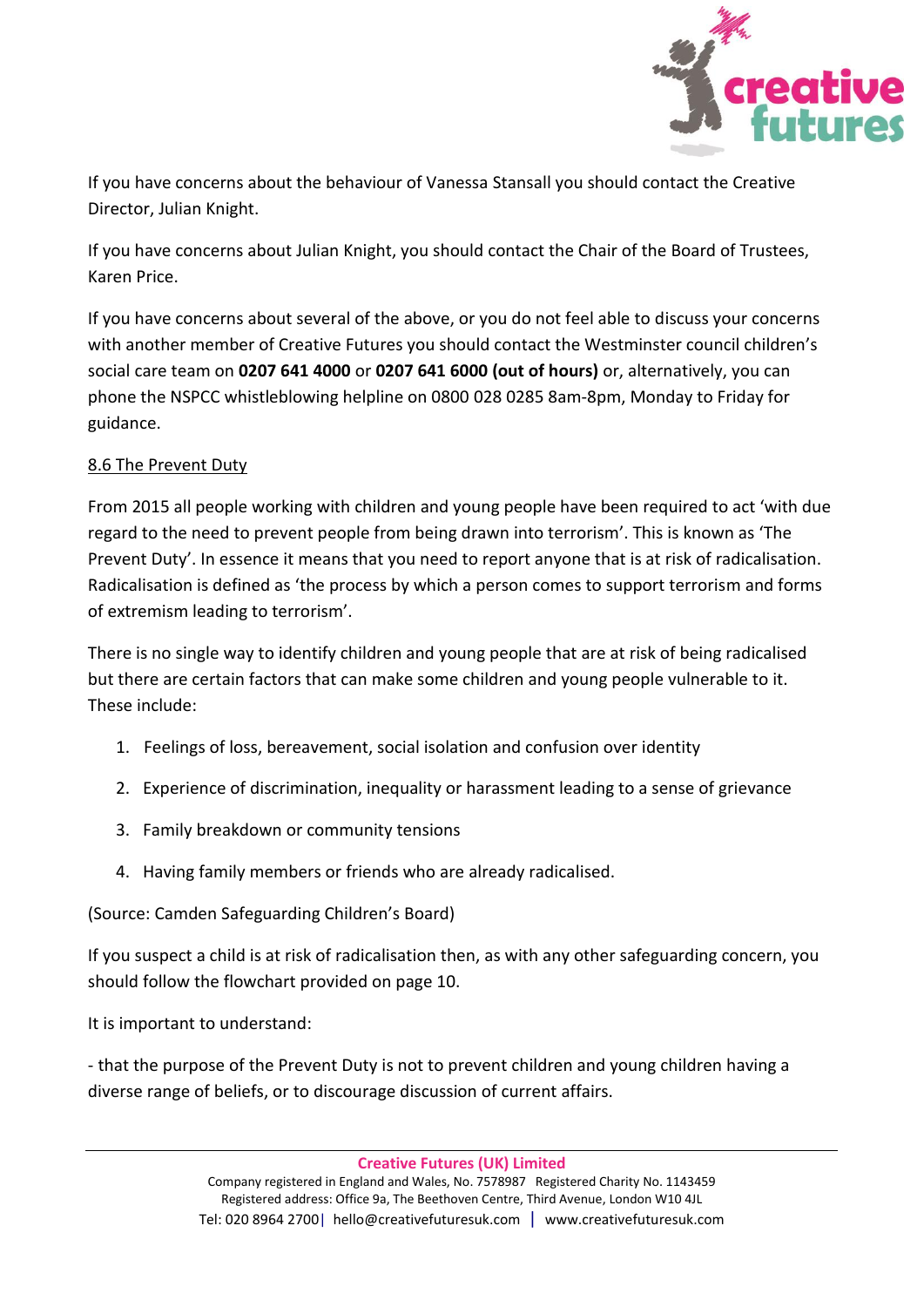

- that extremist groups can purport to be of any religion or may be non-religious.

- the Channel programme set up to help radicalised children and young people is entirely voluntary (for more information see page 20 of *Keeping children safe in education*)

A free e-learning course is available: <https://www.elearning.prevent.homeoffice.gov.uk/>

#### 8.7 Additional guidance on the delivery of sessions online

All aspects of safeguarding mentioned above also apply to the delivery of sessions and programmes online. The following additional safeguards should also be put in place:

- For interactive sessions, a booking system and 'waiting room' should be used to ensure that those attending are known to the host, that entry to the session is controlled, and that where possible the room is 'locked' once all participants are present.
- Practitioners delivering sessions online should ensure they are dressed appropriately, do not enable personal information to be visible, and that the camera view contains no inappropriate imagery and has, where possible, a neutral background.
- Session hosts must ensure permission is granted before sharing any contact details or personal information of any adults in the session, and must not share or disclose the contact details of children or young people to anyone within or outside the session.
- Session hosts must ensure that all present give their prior permission before a session or any part of it is filmed or recorded.

#### 8.8 Further information:

Further information can be found online: see Section 12 (Appendix) below for links.

## **9. Conflict resolution**

In the event of a disagreement arising between an employee or contractor and any other party, the employee or contractor is first requested to try to resolve the situation themselves in a calm, respectful and polite fashion. If an issue remains unresolved, the employee or contractor is required to refer the matter promptly to the designated Project Manager within Creative Futures who will take necessary steps to resolve the matter.

In the event that an employee or contractor is unhappy about any aspect of a project, whether in relation to the activities required, those taking part, its planning or management or any other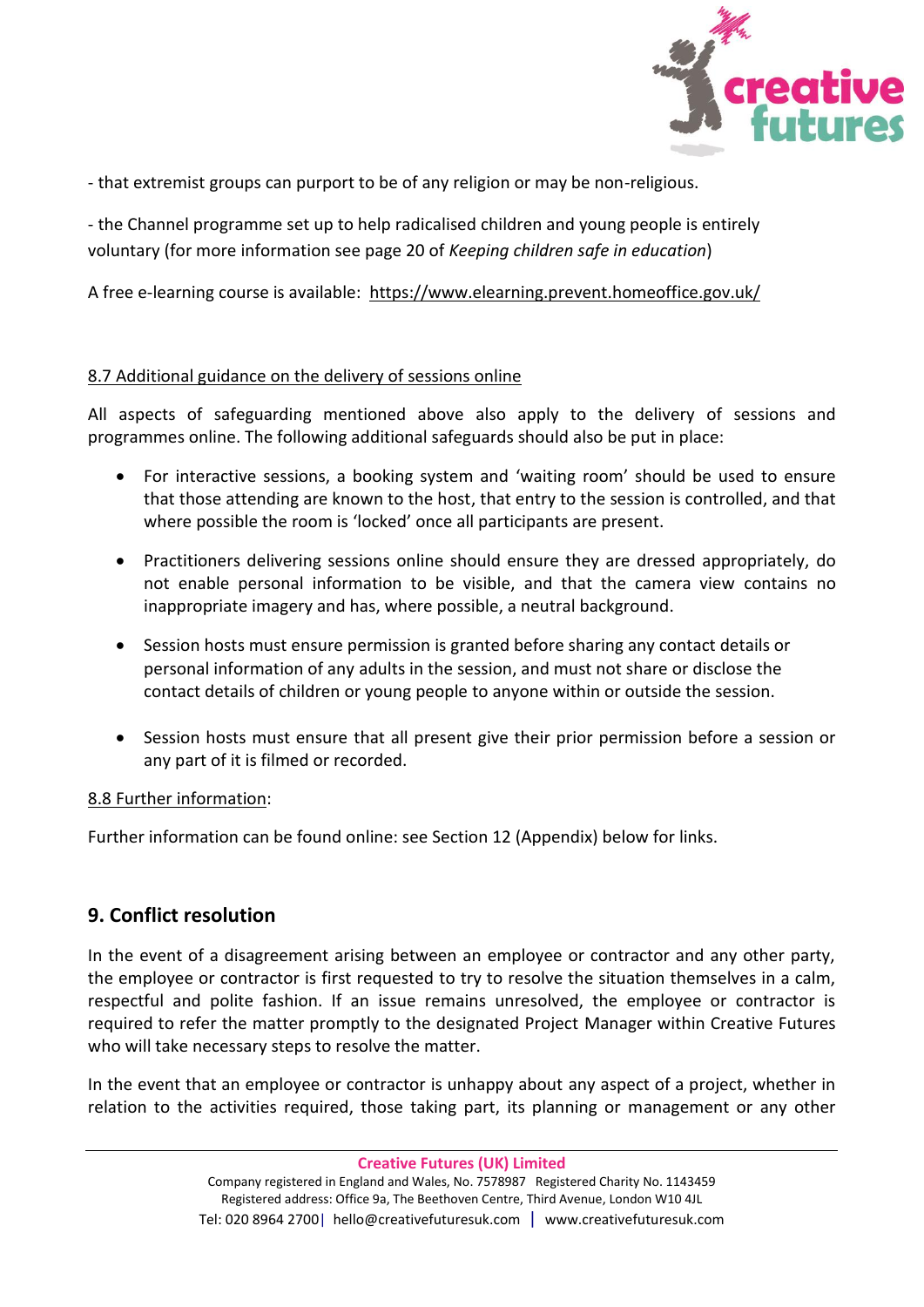

aspect, they are requested to raise this first with the Project Manager at the earliest opportunity so that the issues can be resolved through constructive discussion; and if necessary with the Creative Director.

## **10. Accepting this Practitioner Conduct Agreement**

**By accepting the terms of engagement with Creative Futures as an employee or contractor, for example by agreeing to take on paid or voluntary work for Creative Futures in any capacity, you are agreeing to the terms of this Practitioner Conduct Agreement, and you agree that you have read and understood Section 8 above, and DfE "Keeping Children Safe in Education" Part 1.**

# **11. Enforcement of the Practitioner Conduct Agreement**

Responsibility for the enforcement of this Practitioner Conduct Agreement lies initially with the Creative Director, and ultimately with the Board of Trustees.

Failure to comply with the Practitioner Conduct Agreement could lead to disciplinary action and/or to the immediate removal of an employee or contractor from a post, project or specific area of responsibility.

# **This policy is reviewed annually at the Creative Futures AGM.**

| Code of Conduct Officer: | Julian Knight, Creative Director |
|--------------------------|----------------------------------|
| Trustee Responsible:     | Karen Price, Chair of Trustees   |

# **Contact Details for Creative Futures**:

| Julian Knight, Creative Director                                                            |                            | julian@creativefuturesuk.com | 07980 820323                               |
|---------------------------------------------------------------------------------------------|----------------------------|------------------------------|--------------------------------------------|
| Vanessa Stansall, Creative Producer vanessa@creativefuturesuk.com                           |                            |                              | 020 8964 2700                              |
| Lori Gargani, Creative Producer                                                             | lori@creativefuturesuk.com |                              | 020 8964 2700                              |
| Sabrina Scolaro, Creative Programmes Manager                                                |                            |                              | sabrina@creativefuturesuk.com 0208964 2700 |
| DSL details, including a mobile contact number, will be provided on every project schedule. |                            |                              |                                            |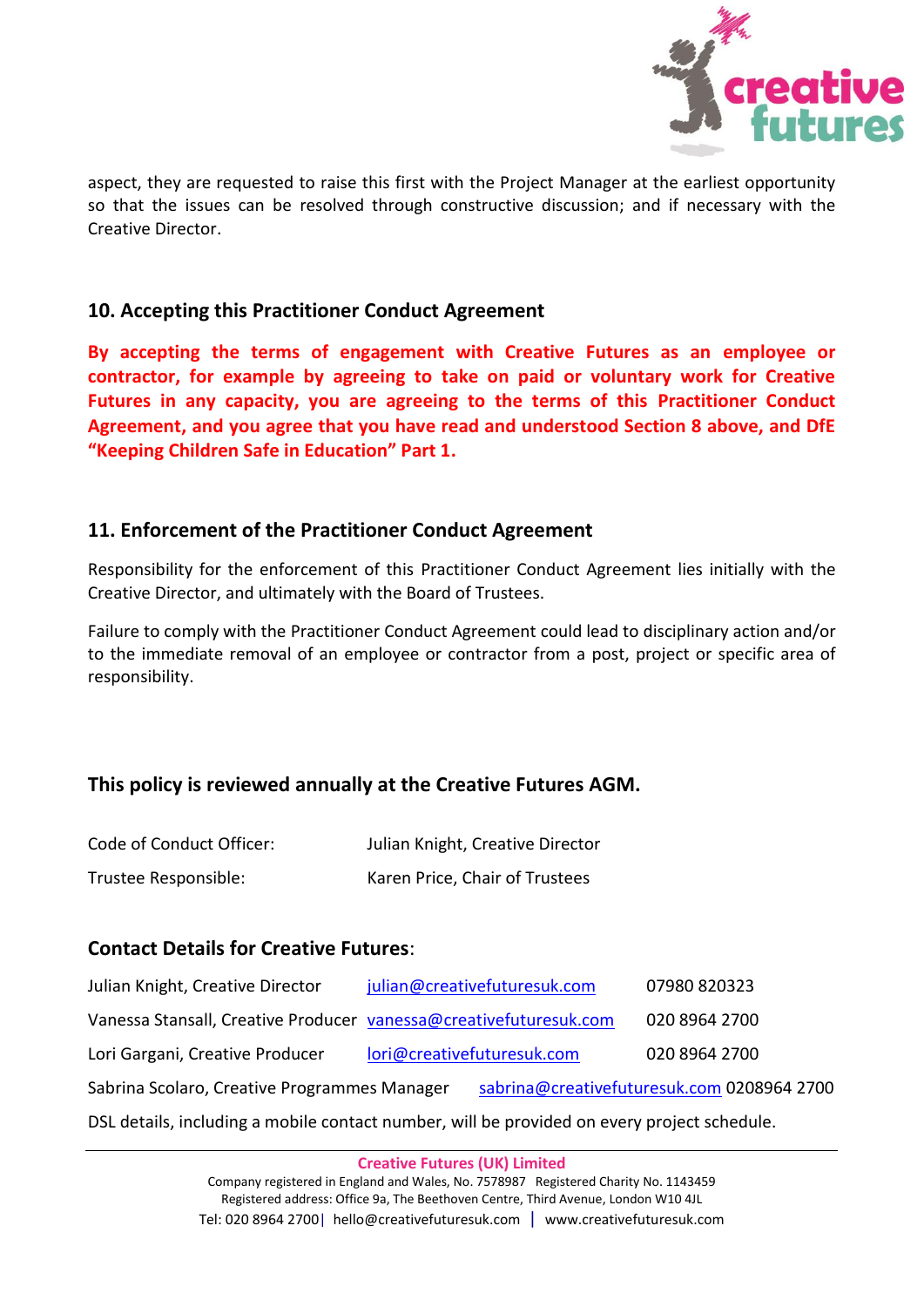

# **12. APPENDIX – USEFUL LINKS**

Useful links

*Keeping children safe in education: for schools and colleges:*  <https://www.gov.uk/government/publications/keeping-children-safe-in-education--2>

*What to do if you are worried a child is being abused: a guide for practitioners:* 

<https://www.gov.uk/government/publications/what-to-do-if-youre-worried-a-child-is-being-abused--2>

*NSPCC guide to child abuse and neglect:* [https://www.nspcc.org.uk/preventing-abuse/child-abuse-and](https://www.nspcc.org.uk/preventing-abuse/child-abuse-and-neglect/)[neglect/](https://www.nspcc.org.uk/preventing-abuse/child-abuse-and-neglect/)

*How to find your local children's services emergency number:* [https://www.gov.uk/report-child-abuse-to](https://www.gov.uk/report-child-abuse-to-local-council)[local-council](https://www.gov.uk/report-child-abuse-to-local-council)

*Whistleblowing for employees:* <https://www.gov.uk/whistleblowing>

*Mandatory reporting of female genital mutilation:* 

[https://www.gov.uk/government/publications/mandatory-reporting-of-female-genital-mutilation](https://www.gov.uk/government/publications/mandatory-reporting-of-female-genital-mutilation-procedural-information)[procedural-information](https://www.gov.uk/government/publications/mandatory-reporting-of-female-genital-mutilation-procedural-information)

*Prevent Duty guidelines for schools:* [https://www.gov.uk/government/publications/protecting-children](https://www.gov.uk/government/publications/protecting-children-from-radicalisation-the-prevent-duty)[from-radicalisation-the-prevent-duty](https://www.gov.uk/government/publications/protecting-children-from-radicalisation-the-prevent-duty)

*Channel General Awareness course:* [http://course.ncalt.com/Channel\\_General\\_Awareness/01/index.html](http://course.ncalt.com/Channel_General_Awareness/01/index.html)

Information on specific issues:

Bullying and cyberbullying:<https://www.gov.uk/government/publications/preventing-and-tackling-bullying>

Children missing education:<https://www.gov.uk/government/publications/children-missing-education>

Child Sexual Exploitation (CSE): [https://www.gov.uk/government/publications/what-to-do-if-you-suspect](https://www.gov.uk/government/publications/what-to-do-if-you-suspect-a-child-is-being-sexually-exploited)[a-child-is-being-sexually-exploited](https://www.gov.uk/government/publications/what-to-do-if-you-suspect-a-child-is-being-sexually-exploited)

Domestic Violence and abuse:<https://www.gov.uk/guidance/domestic-violence-and-abuse>

Drugs:<https://www.gov.uk/government/publications/drugs-advice-for-schools>

Faith abuse[: https://www.gov.uk/government/publications/national-action-plan-to-tackle-child-abuse](https://www.gov.uk/government/publications/national-action-plan-to-tackle-child-abuse-linked-to-faith-or-belief)[linked-to-faith-or-belief](https://www.gov.uk/government/publications/national-action-plan-to-tackle-child-abuse-linked-to-faith-or-belief)

Gangs and youth violence: [https://www.gov.uk/government/publications/advice-to-schools-and-colleges](https://www.gov.uk/government/publications/advice-to-schools-and-colleges-on-gangs-and-youth-violence)[on-gangs-and-youth-violence](https://www.gov.uk/government/publications/advice-to-schools-and-colleges-on-gangs-and-youth-violence)

> **Creative Futures (UK) Limited** Company registered in England and Wales, No. 7578987 Registered Charity No. 1143459 Registered address: Office 9a, The Beethoven Centre, Third Avenue, London W10 4JL Tel: 020 8964 2700| hello@creativefuturesuk.com | [www.creativefuturesuk.com](http://www.creativefuturesuk.com/)